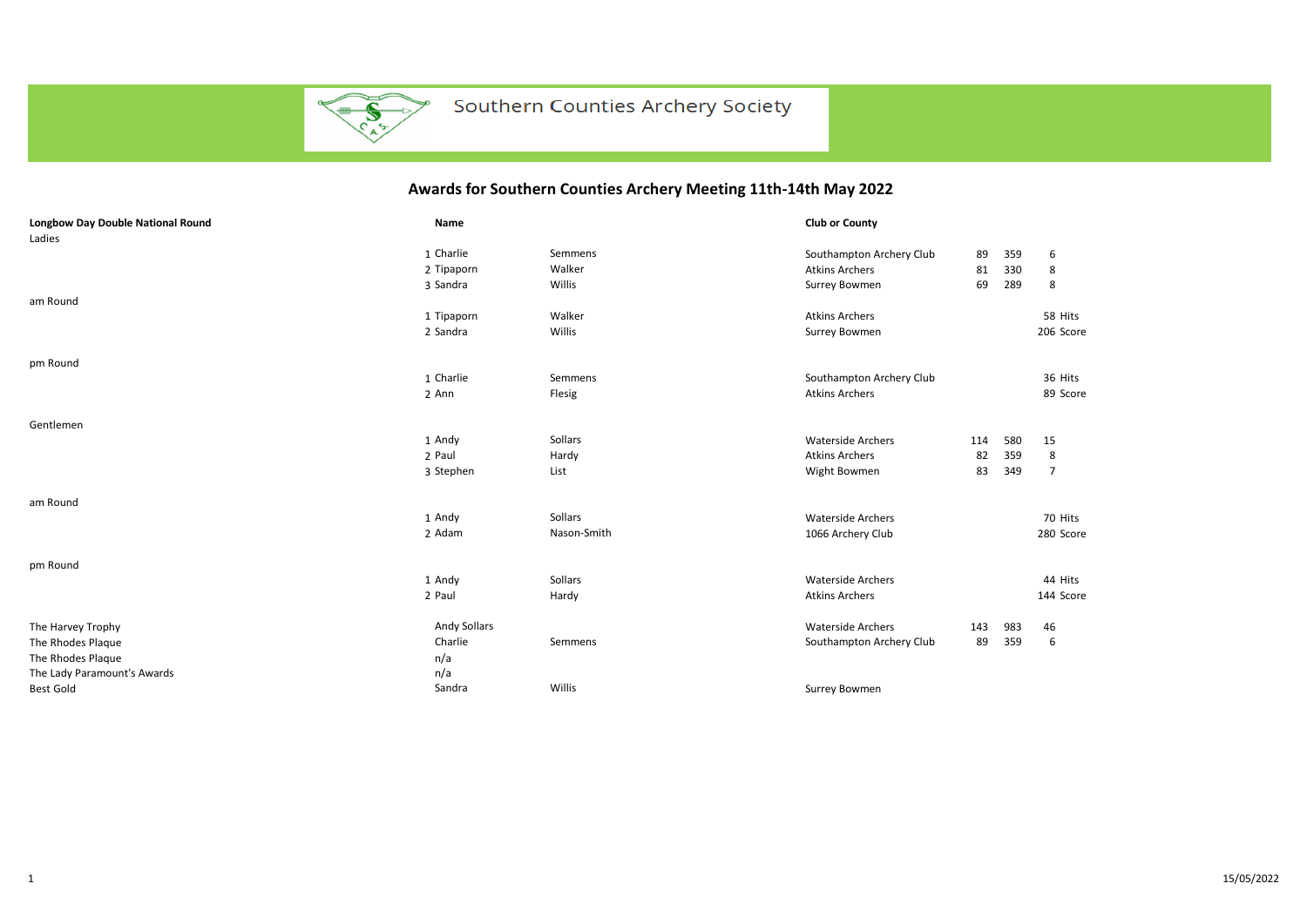## **Championship Meeting**

| Championess's Medal and Bar                                       |           |              |                          |     |          |            |
|-------------------------------------------------------------------|-----------|--------------|--------------------------|-----|----------|------------|
| The Bridges Diamond Brooch Championess                            | Sara      | Rubio        | Southampton Archery Club |     |          | 2139 Score |
| The Simon Medal Best score at 80 yards (12 dozen arrows)          | Hannah    | Mitchell     | Southampton Archery Club |     |          | 903 Score  |
| The Saville Rose Bowl Best score at 60 yards (8 dozen arrows).    | Petra     | ginman       | <b>Ditchling</b>         |     |          | 700 Score  |
| The Trousdale Trophy Highest number of hits (Ladies)              | Gillian   | May          | <b>Atkins Archers</b>    |     |          | 285 Hits   |
| <b>Champion's Medal and Bar</b>                                   |           |              |                          |     |          |            |
| The Bridges Jug the Champion                                      | Chris     | Baigent      | <b>Waterside Archers</b> |     |          | 2139 Score |
| The Carol Montague Trophy The highest score of the Meeting        | Clive     | Atkins       | Sway Bowmen              |     |          | 1830 Score |
| The Portsmouth Cup Highest number of hits made by a Gentleman     | Don       | Rifflart     | <b>Gosport Bowmen</b>    |     |          | 281 Hits   |
| The Nettleton Trophy Best score at 100 yards (12 dozen arrows).   | Nigel     | Kelly        | Southampton Archery Club |     |          | 727 Score  |
| The Chubb Trophy Best score at 80 yards (8 dozen arrows).         | David     | <b>Ellis</b> | <b>Rivernook Bowmen</b>  |     |          | 623 Score  |
| The Alice and Gordon Bruce Trophy Best gold at 100 yards          | Rod       | Brown        | Arundown                 |     |          |            |
| The Parsonage Trophy Best gold of the Meeting.                    | Gillian   | May          | <b>Atkins Archers</b>    |     |          |            |
| The Coronation Trophy Most golds of the Meeting                   | Julie     | Morling      | <b>Whiteleaf Bowmen</b>  |     |          | 81 Golds   |
| The Society's Silver Brooches for Recurve                         |           |              |                          |     |          |            |
| Ladies                                                            |           |              |                          |     |          |            |
|                                                                   | 2 Hannah  | Mitchell     | Southampton Archery Club | 285 | 2013     | 96         |
|                                                                   | 3 Gillian | May          | <b>Atkins Archers</b>    | 285 | 1887     | 81         |
|                                                                   | 4 Petra   | Ginman       | Ditchling                | 278 | 1880     | 85         |
| Gentlemen                                                         |           |              |                          |     |          |            |
|                                                                   | 2 Clive   | Atkins       | Sway Bowmen              | 280 | 1820     | 76         |
|                                                                   | 3 Don     | Rifflart     | Gosport Bowmen           | 278 | 1772     | 64         |
|                                                                   | 4 Matt    | Brown        | Old Basing Archers       |     | 281 1753 | 73         |
|                                                                   | 5 Nigel   | Kelly        | Southampton Archery Club |     | 279 1722 | 56         |
| The Syrett Trophy Senior Ladies                                   | Julie     | Morling      | <b>Whiteleaf Bowmen</b>  |     | 226 1848 | 24         |
| The Veterans Trophy Senior Gentlemen                              | Don       | Rifflart     |                          |     | 281 1735 | 62         |
| The Gordon Bruce Trophy Gentlemen's lowest score plus two hundred | Paul      | Hardy        | <b>Atkins Archers</b>    |     | 326      | score      |
| The Forest Wooden Spoon Worst white at the last end.              | Paul      | Hardy        | <b>Atkins Archers</b>    |     |          |            |
| The Society's Brooches for Longbow.                               |           |              |                          |     |          |            |
| Gentlemen                                                         |           |              |                          |     |          |            |
|                                                                   | 1 Martin  | Bale         | Rivernook Bowmen         | 216 | 1028     | 17         |
|                                                                   | 2 Adrian  | Jones        | Sway Bowmen              | 204 | 916      | 17         |
|                                                                   | 3 Adam    | Nason-Smith  | 1067 Archery Club        | 129 | 573      | 10         |
| Ladies                                                            |           |              |                          |     |          |            |
|                                                                   | 1 Charlie | Semmens      | Southampton Archery Club | 184 | 792      | 18         |
|                                                                   | 2 Kathy   | McLenaghan   | The Nonsuch Bowmen       | 148 | 620      | 11         |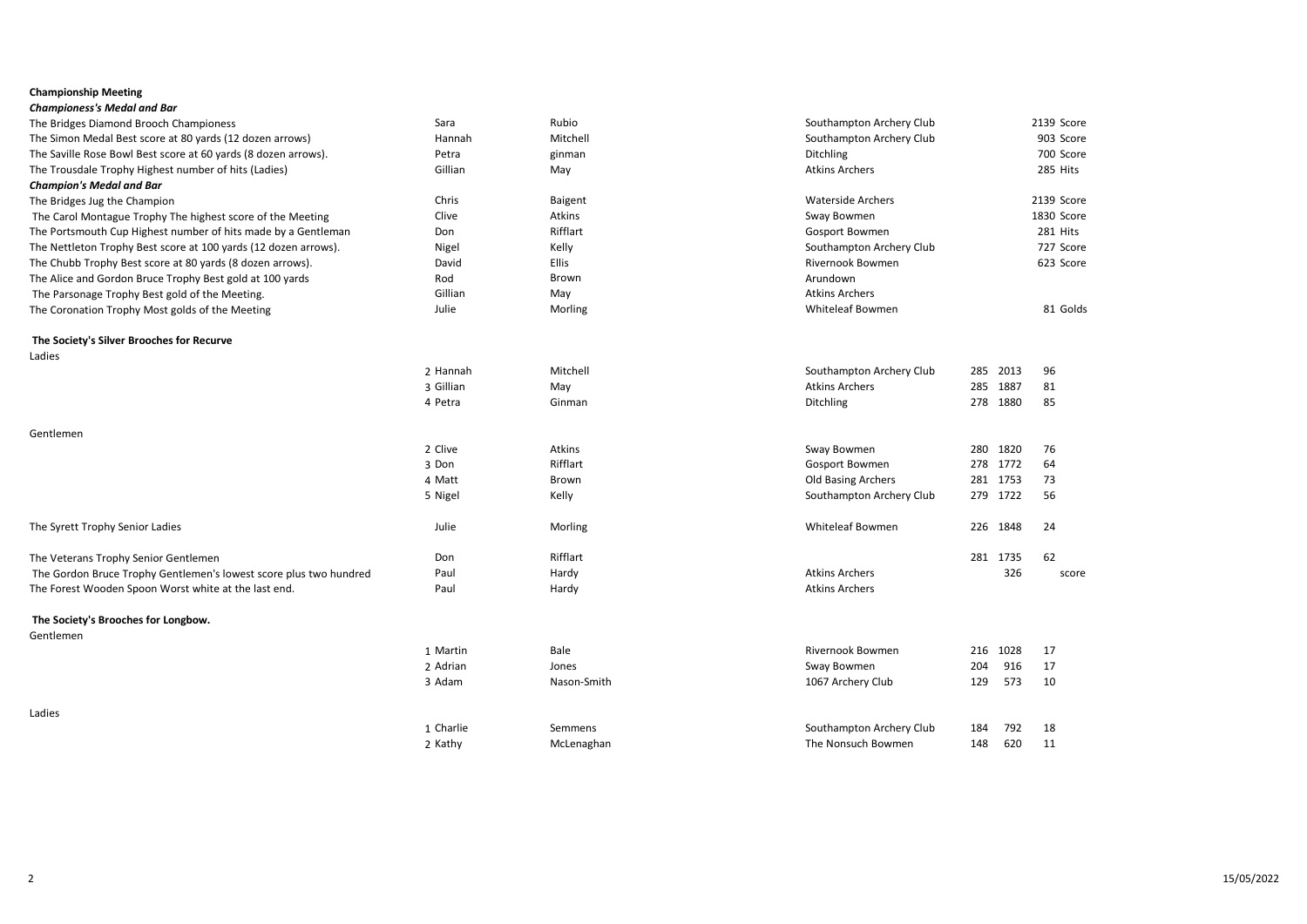| The Don Olphert Memorial Trophy Longbow Champion                                             | Martin          | Bale                                                     | Rivernook Bowmen         |      | 216 1028 | 17    |
|----------------------------------------------------------------------------------------------|-----------------|----------------------------------------------------------|--------------------------|------|----------|-------|
| The Society's Brooches for Bare Bow<br>Ladies                                                |                 |                                                          |                          |      |          |       |
|                                                                                              | 1 Jennifer      | Cam                                                      | Forest of Bere Bowmen    |      | 218 1154 | 24    |
| Gentlemen                                                                                    | 1 David         | Strong                                                   | Bowmen of Petersfield    |      | 215 1050 | 16    |
| The Society's Brooches for Compound Bows.<br>Gentlemen                                       |                 |                                                          |                          |      |          |       |
|                                                                                              | 1 Mike          | Parvess                                                  | Spelthorne AC            | 286  | 2402     | 217   |
|                                                                                              | 2 Lee           | Miller                                                   | <b>Waterside Archers</b> | 288  | 2334     | 176   |
| Ladies                                                                                       |                 |                                                          |                          |      |          |       |
|                                                                                              | 1 Vicky         | Loader                                                   | Southampton Archery Club | 288  | 2500     | 243   |
| The Van Buren Shield Highest score shot by a compound bow.                                   | Vicky           | Loader                                                   | Southampton Archery Club | 2500 |          | score |
| The Potts Cup Highest score by a regional gentleman shooting a compound bow.                 | Mike            | Parvess                                                  | Spelthorne AC            | 2402 |          | score |
| The Philip Shaw Memorial Trophy Best improvement by a gentleman from the end<br>target.      | Peter           | May                                                      | <b>Atkins Archers</b>    |      |          |       |
| The Pam and Terry White Trophy Compound County Team of three archers to<br>include one lady. |                 | Nick & Tipaporn Walker and Peter May                     | Surrey                   | 6655 |          |       |
| The Rhodes Cup Married couple (any bow).                                                     |                 | Tipaporn & Nick Walker                                   | <b>Atkins Archers</b>    | 4383 |          |       |
| "The Field" Salver and brooches.                                                             |                 |                                                          |                          |      |          |       |
| Ladies County team of four archers.                                                          |                 | Sara Rubio, Hannah Mitchell, Mollie James & Jennifer Cam | Hampshire                |      |          |       |
| The Titcomb Salver and brooches.                                                             |                 |                                                          |                          | 7151 |          |       |
| Gentlemen County Team of four archer                                                         |                 | Chris Baigent, Clive Atkins, Don Rifflart & Matt Brown   | Hampshire                | 7373 |          |       |
| The Fisher Ryal-Webb Trophy Club Team (two ladies, two gentlemen)                            |                 | Gillian May, Harriett Rutledge, Tim Fleisig & Paul Hardy | <b>Atkins Archers</b>    | 3500 |          |       |
| <b>Handicap Day</b>                                                                          |                 |                                                          |                          |      |          |       |
| The Apollo Diana Trophy Highest made score by a husband and wife.                            | Peter & Gillian | May                                                      | Combined score           | 1025 |          |       |
| The Apollo Diana Trophies Highest handicap score by a husband and wife.                      | Sandra & David  | Willis                                                   | Combined adjusted score  | 2895 |          |       |
| 1st                                                                                          | Barry           | Walker                                                   | Adjusted score of        | 1528 |          |       |